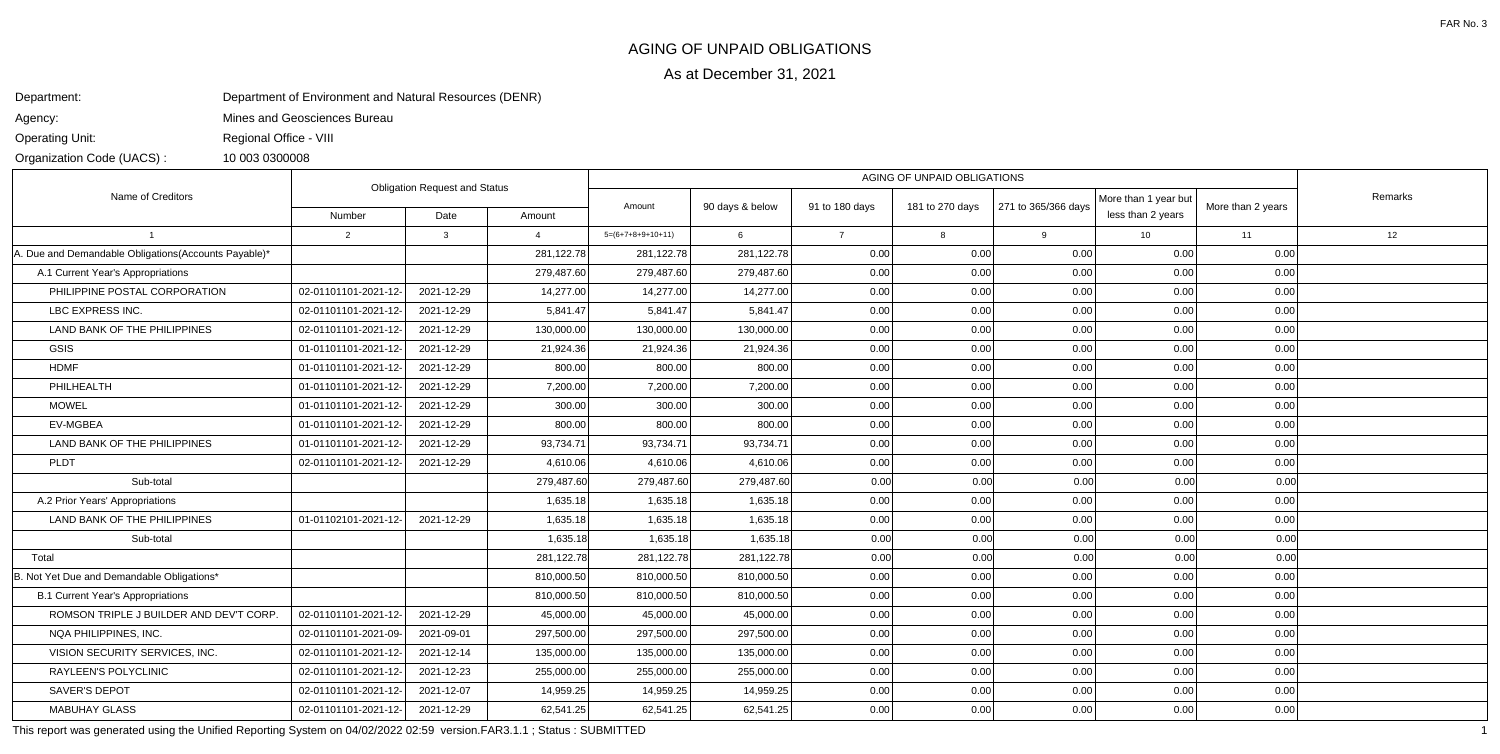| Department:                              | Department of Environment and Natural Resources (DENR) |                                      |      |              |                     |                             |                |                 |                     |                      |                   |         |  |
|------------------------------------------|--------------------------------------------------------|--------------------------------------|------|--------------|---------------------|-----------------------------|----------------|-----------------|---------------------|----------------------|-------------------|---------|--|
| Agency:                                  | Mines and Geosciences Bureau                           |                                      |      |              |                     |                             |                |                 |                     |                      |                   |         |  |
| <b>Operating Unit:</b>                   | Regional Office - VIII                                 |                                      |      |              |                     |                             |                |                 |                     |                      |                   |         |  |
| Organization Code (UACS):                | 10 003 0300008                                         |                                      |      |              |                     |                             |                |                 |                     |                      |                   |         |  |
| Name of Creditors                        |                                                        | <b>Obligation Request and Status</b> |      |              |                     | AGING OF UNPAID OBLIGATIONS |                |                 |                     |                      |                   |         |  |
|                                          |                                                        |                                      |      |              | Amount              | 90 days & below             | 91 to 180 days | 181 to 270 days | 271 to 365/366 days | More than 1 year but | More than 2 years | Remarks |  |
|                                          | Number                                                 |                                      | Date | Amount       |                     |                             |                |                 | less than 2 years   |                      |                   |         |  |
|                                          |                                                        |                                      |      |              | $5=(6+7+8+9+10+11)$ |                             |                |                 |                     | 10                   | 11                |         |  |
| Sub-total                                |                                                        |                                      |      | 810,000.50   | 810,000.50          | 810,000.50                  | 0.00           | 0.00            | 0.00                | 0.00                 | 0.00              |         |  |
| Total                                    |                                                        |                                      |      | 810,000.50   | 810,000.50          | 810,000.50                  | 0.00           | 0.00            | 0.00                | 0.00                 | 0.00              |         |  |
| <b>GRAND TOTAL</b>                       |                                                        |                                      |      | 1,091,123.28 | 1,091,123.28        | 1,091,123.28                | 0.00           | 0.00            | 0.00                | 0.00                 | 0.00              |         |  |
| <b>Total Current Year Appropriations</b> |                                                        |                                      |      | 1,089,488.10 | 1,089,488.10        | 1,089,488.10                | 0.00           | 0.00            | 0.00                | 0.00                 | 0.00              |         |  |
| <b>Total Prior Years' Appropriations</b> |                                                        |                                      |      | 1,635.18     | 1,635.18            | 1,635.18                    | 0.00           | 0.00            | 0.00                | 0.00                 | 0.00              |         |  |

Date:SALVACION A. LEBRIA Budget Officer II

Certified Correct: a commending Approval: Recommending Approval: Approved By: WOOLING

 Date: Date: Date: MARGELINA C. ESPOS CARLOS A. TAYAG, CESE **Accountant III** Chief Admin. Officer

Certified Correct:

Regional Director